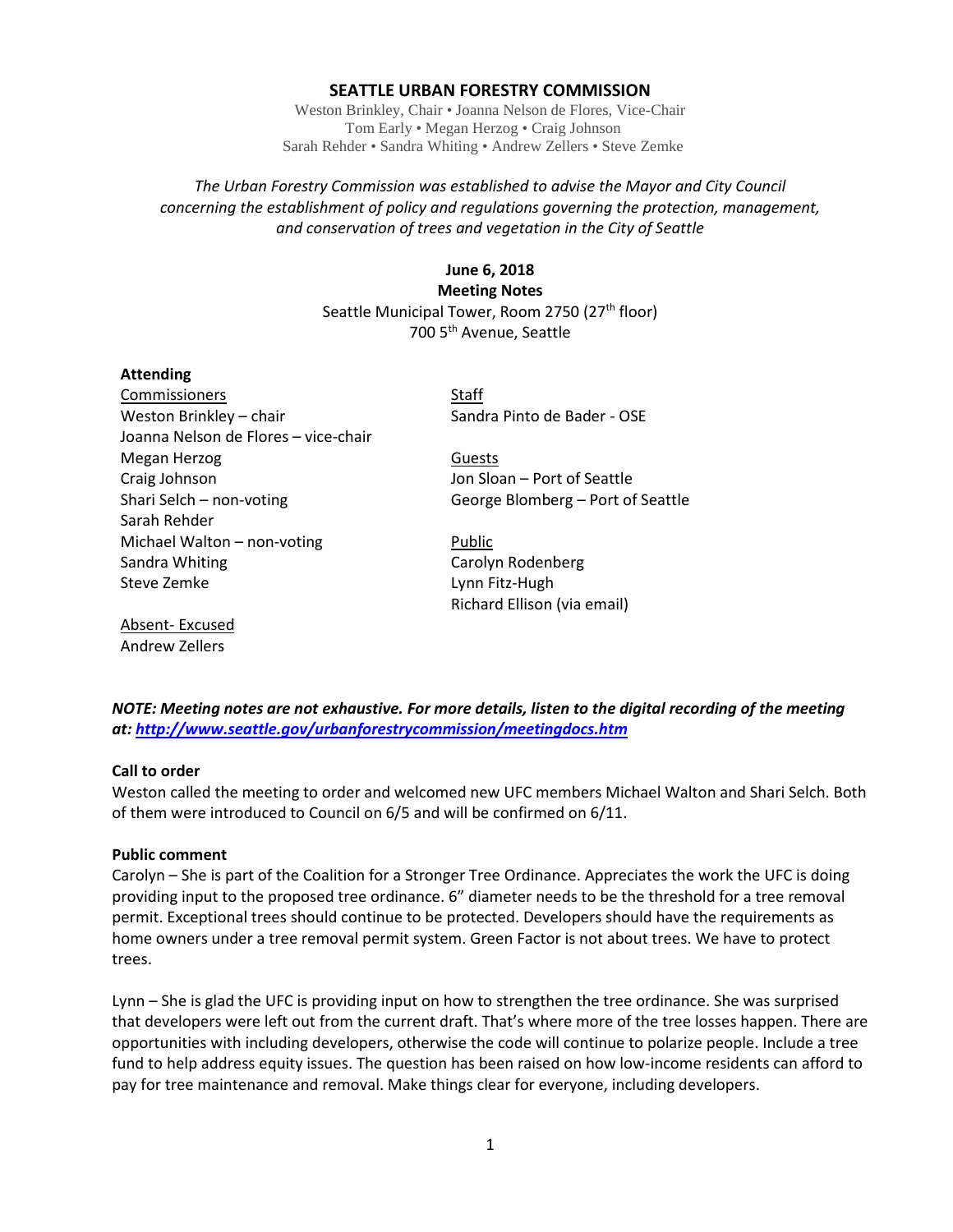# **Port of Seattle – Jon Sloan and George Blomberg**

The Port of Seattle has done a lot of work to restore estuaries. The Duwamish estuary has been completely transformed. Everything there now is man-made. They are working on balancing the Port's economic engine and impacts to the natural environment. Harbor Island is the largest man-made island in the world. The area has lost 99% of the estuary habitat and 100% of the forested wetland. The watershed has changed as well. They work to compensate for the negative effects the Port's activities have on the environment. Riparian vegetation is starting to get established in their pilot restoration site. They are doing this work as required restoration activities.

There are abandoned sites and degraded habitat in the Duwamish. The Port is doing restoration on those areas as well. They are restoring soft shorelines with native vegetation that brings insects that drop in the water and feed the fish. They mentioned several restoration sites currently underway:

- Terminal 117: when completed will include public areas where residents can walk down to the shoreline. This type of project is important for carbon sequestration and a sea-level rise impacts.
- T-25 site was a cold-storage facility. They are restoring the site and adding riparian vegetation. The Port is now proposing projects like these to help others offset their impacts. They are reducing their GHG emissions with kelp and eelgrass projects that also provide benefits to wildlife habitat.

UFC question: how is all of this working for the water quality in the Duwamish? Response: The area is a superfund site. Some areas will be dredged and others will be left for natural recovery. The Port's restoration efforts will help improve water quality.

NOTE: The UFC asked a number of questions from Jon and George. To hear the details of the conversation please go to the digital recording at: *<http://www.seattle.gov/urbanforestrycommission/meetingdocs.htm>*

# **Adoption of May 2 and May 9 meeting notes**

**ACTION: A motion to approve the May 2 meeting notes as amended was made, seconded, and approved.**

**ACTION: A motion to approve the May 9 meeting notes as amended was made, seconded, and approved.**

### **Detailed Tree Regulations letter – continues**

The Commission discussed a draft letter in response to the [Central Staff Memo.](http://www.seattle.gov/Documents/Departments/UrbanForestryCommission/2018/2018docs/TreeRegsCentralStaffMemoPLUZ051618.pdf)

**ACTION: A motion to approve the amended letter of recommendation RE: Council Central Staff May 11 memo was made, seconded, and approved.**

**Public comment** None

**New Business** None

**Adjourn**

**Public input**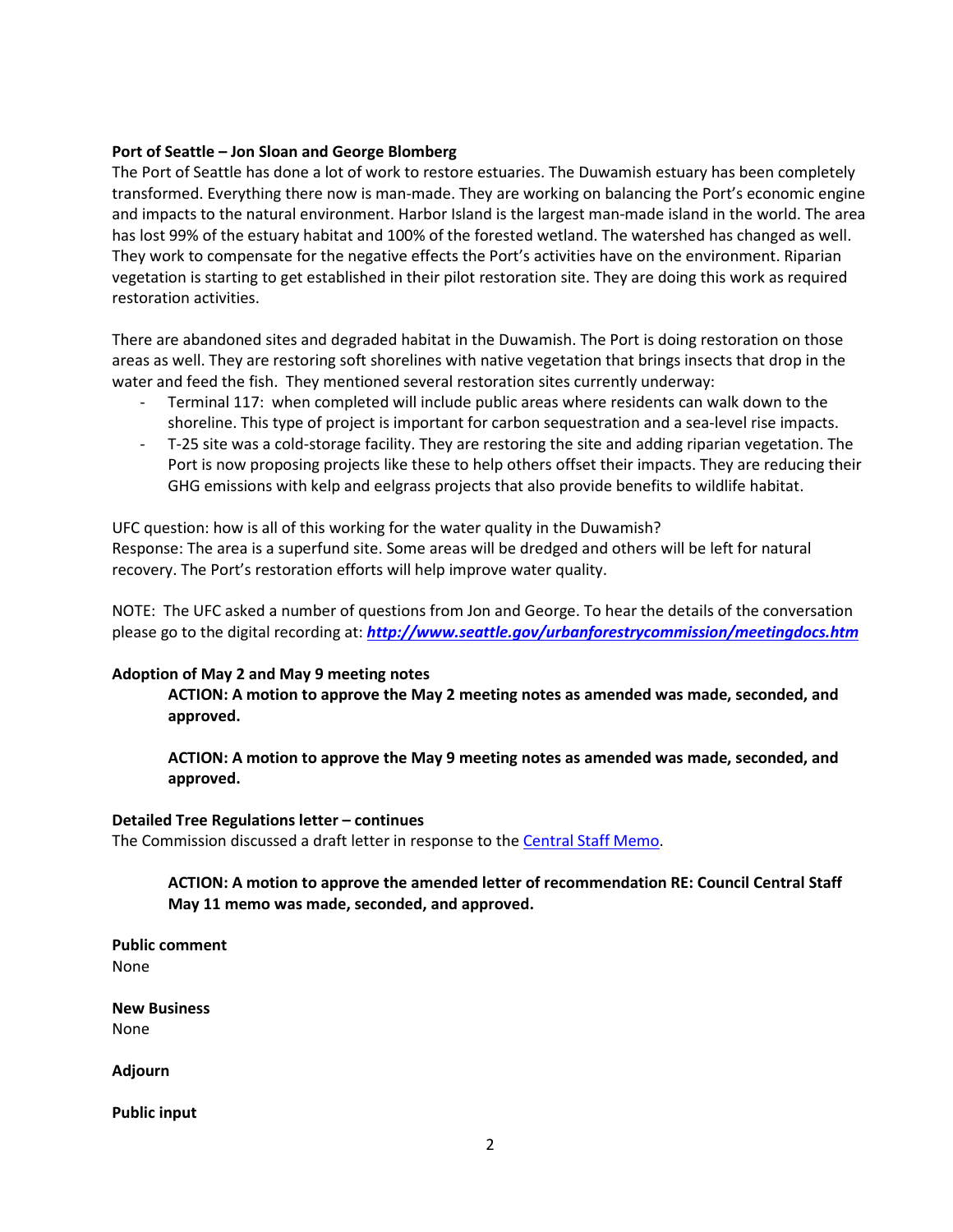**From:** rebecca.watson@gmail.com <rebecca.watson@gmail.com> **On Behalf Of** Seattle Nature Alliance **Sent:** Sunday, May 13, 2018 5:23 PM **To:** Durkan, Jenny <Jenny.Durkan@seattle.gov>; LEG\_CouncilMembers <council@seattle.gov> **Cc:** Pinto de Bader, Sandra <Sandra.Pinto\_de\_Bader@Seattle.gov> **Subject:** Support for 'Trees for All' proposal with UFC Recommendations

May 11, 2018

Mayor Jenny Durkan / Seattle City Council Members Seattle City Hall 600 4th Avenue Seattle, WA 98124

## **We urge you to significantly strengthen Seattle's tree ordinance; to protect the trees that provide great benefit to Seattle citizens and provide habitat to birds and wildlife.**

Seattle has both benefited from, and paid a steep price for, the recent economic development and growth happening throughout the city. With the rampant building boom downtown and increasing densification of our neighborhoods, we feel it's imperative for Seattle leaders to take pause and note, the tremendous impacts of this growth on its citizens and on the environment. The ['Trees for All'](https://www.seattle.gov/council/meet-the-council/rob-johnson/trees-for-all) framework, championed by Council member Rob Johnson, provides a brighter path forward, towards prioritizing the preservation of trees, increasing tree canopy, and working towards environmental equity across the city.

We appreciate Council member Johnson for his leadership on this issue and would urge the Mayor & City Council to take this opportunity to support not only 'Trees for All', but also the additional recommendations made by the Urban Forestry Commission that would further strengthen tree protections. The core recommendations we support include:

- Consolidating the oversight of Seattle's Urban forest/trees into one city department and making this department's mission solely to advocate for trees and preserving the tree canopy
- Establishing one citywide online portal to provide clear information and make the tree permitting process easy, and create one citywide source of data to track tree canopy status
- Encouraging planting native species and discouraging the planting of invasive species, to maximize sustainability, environmental services and promote biodiversity
- Requiring the replacement of all trees removed that are 6" DBH and larger with an equivalent size tree; or paying for the replacement/maintenance/mitigation costs to a City Tree Replacement & Maintenance Fund
- Increasing the notification time on public/private property the removal of any heritage trees, or stands of trees that are 6" DBH and larger
- Regulating tree service providers working on trees in Seattle, requiring them to know and follow City Tree Policy or face fines
- Providing education/incentives to homeowners and developers to keep existing trees, promoting the idea that 'Trees are the View'
- Providing a way to easily report down trees, and/or trees which are known to have been removed without proper permits

Trees are integral to Seattle's identity. In addition to their beauty, they are essential habitat for birds and wildlife. Trees provide shade, improve air quality, lessen soil erosion, provide wind/sound buffers, filter polluted waters, and offset our energy needs. Study after study has proven they enhance our health and wellbeing. **It is time for Seattle to take the lead and prioritize preserving the trees we have, and work to increasing tree canopy for everyone.**

Sincerely,

Denise Dahn, Mark Ahlness, & Rebecca Watson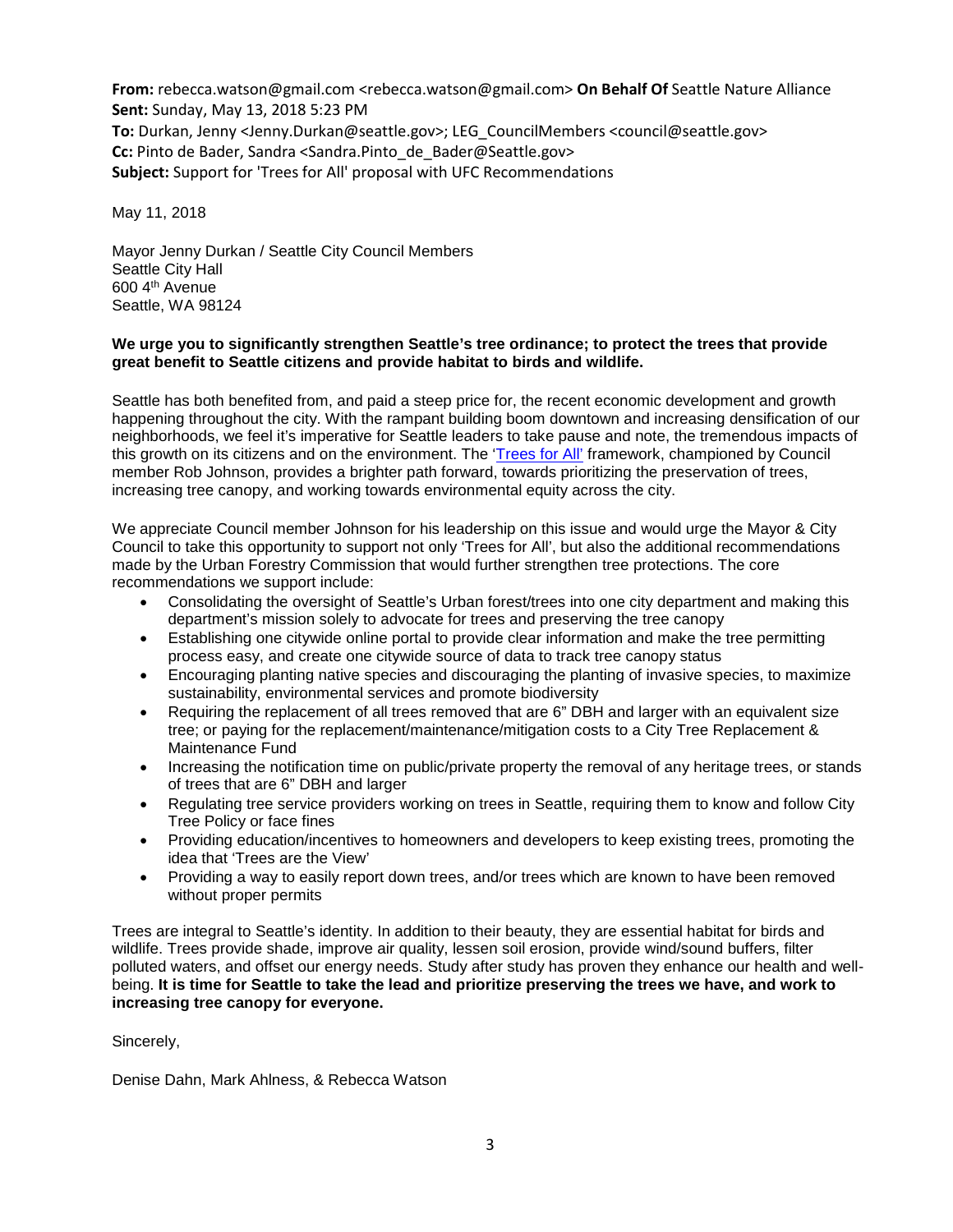#### Seattle Nature Alliance [http://www.seattlenaturealliance.org](http://www.seattlenaturealliance.org/) | [seattlenaturealliance@gmail.com](mailto:seattlenaturealliance@gmail.com) It is our mission at the Seattle Nature Alliance to preserve urban natural areas for wildlife habitat, passive use, and scenic beauty.

**From:** Cynthia Slate <cynthiaslate@gmail.com> **Sent:** Monday, May 21, 2018 1:43 PM **To:** O'Brien, Mike <Mike.OBrien@seattle.gov>; Johnson, Rob <Rob.Johnson@seattle.gov> **Cc:** Pinto de Bader, Sandra <Sandra.Pinto\_de\_Bader@Seattle.gov> **Subject:** Find It, Fix It #18-00096594

An exceptional western red cedar tree on a single family zoned lot with full alley access to develop lot to it's fullest potential, is nonetheless endangered.

As you know there is loophole in the Seattle Tree code that allows exceptional trees to be removed even when the lot can be developed to it's fullest potential. The loophole is the seller has been asked to cut down the tree before the lot is sold.

This tree is luckily placed -it is in the front yard set-back where no development is allowed. It is so lucky that it has survived and been considered old since before the oldest people (who were in their 90's in the late 90's) grew up here thinking it was "an old tree".

Why not stop this tree from being cut down? The realtor is mislead into thinking this lot would sell better without this grand tree. That's just not true. This old tree would be wonderful to climb on or sit under.

Also, if a neighbor offers the seller money -before it is sold to the developer-because THEY want more sun, this is still not a reason the community should loose such an old exceptional tree. Please can anything be done?



Full-size 5 Soccer ball: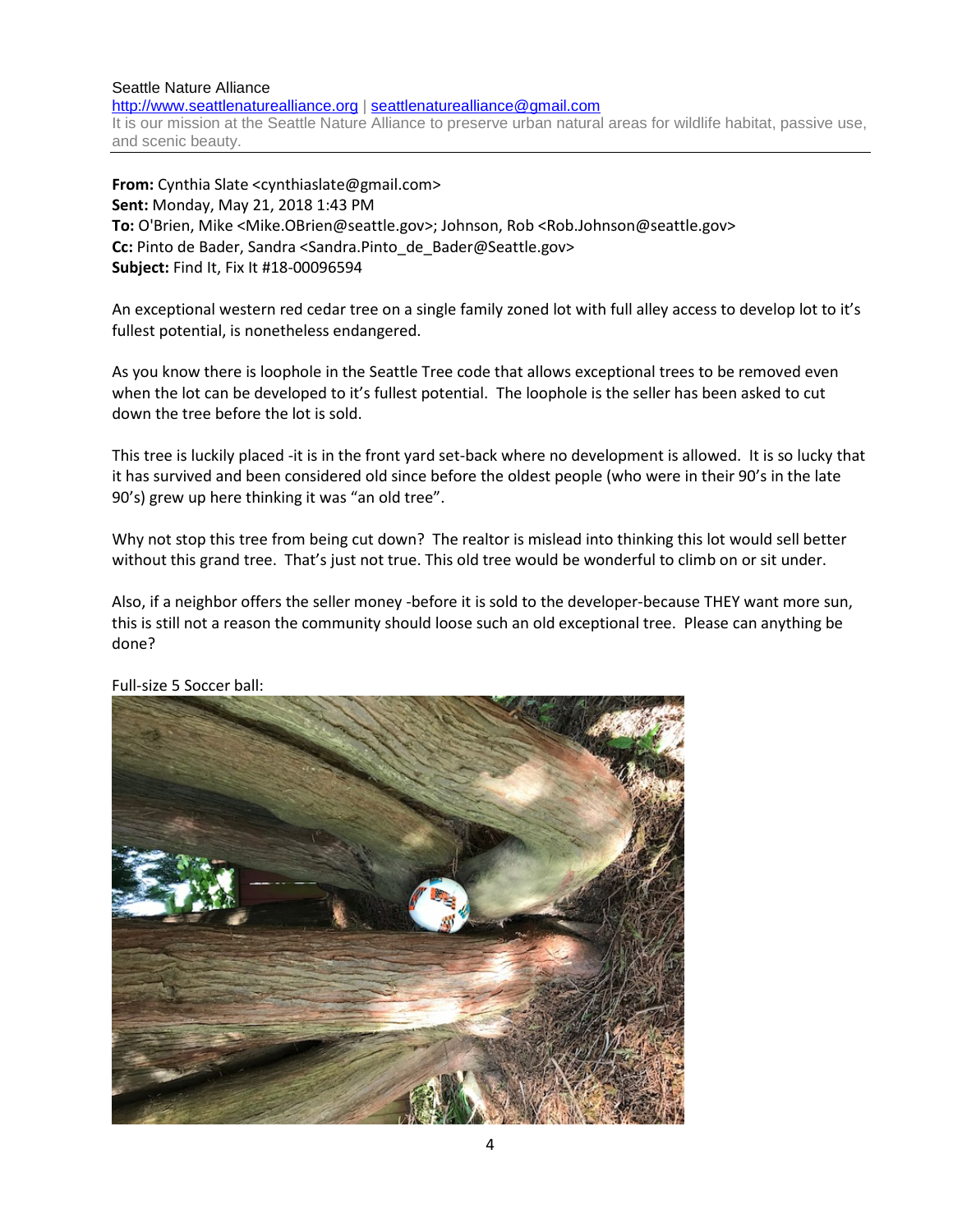

Check out this Other Inquiry at 1208 NW 77TH ST <http://servicerequest.seattle.gov/reports/18-00096594>

Cynthia

**From:** Carrie Ferrence [<carrie@cityfruit.org>](mailto:carrie@cityfruit.org) **Sent:** Tuesday, June 5, 2018 10:57 AM **To:** [council@seattle.gov;](mailto:council@seattle.gov) [jenny.durkan@seattle.gov](mailto:jenny.durkan@seattle.gov) **Cc:** [Steve@friends.urbanforests.org](mailto:Steve@friends.urbanforests.org) **Subject:** Protecting Seattle's trees and urban forest

**Dear Mayor Durkan and Seattle City Council Members,**

**For the past ten years, City Fruit has worked to support Seattle's urban fruit tree canopy - it is one of the largest in the country and it represents a beautiful intersectionality of environmental protection, food access, and community engagement, particularly in underserved communities. We work very closely with the City of Seattle, through our contract to manage 16 of this city's public orchards, while building connections with neighbors and community partners to increase access to both the trees and the fruit.**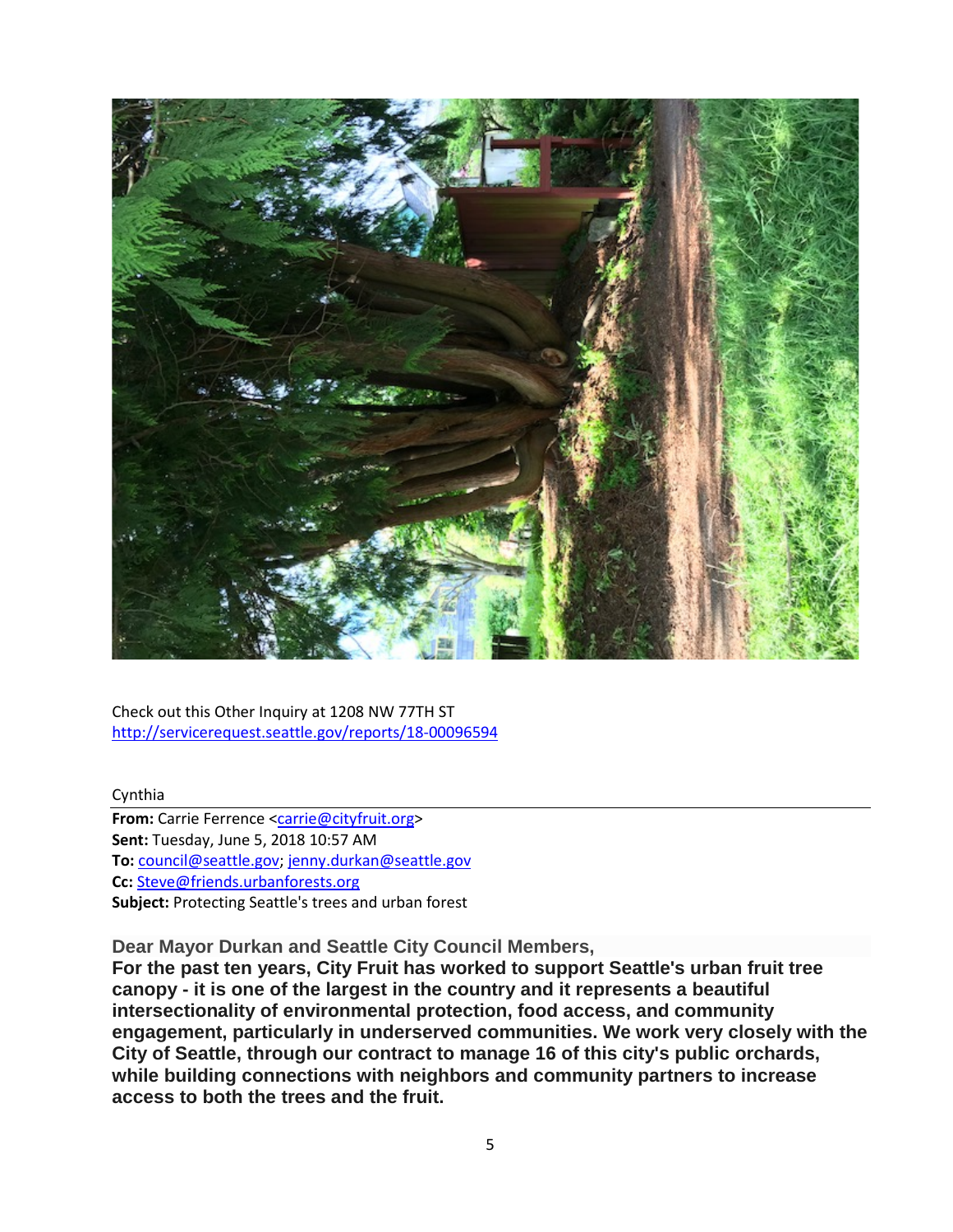# **We urge you to provide strong leadership now to significantly strengthen Seattle's tree ordinance to protect our trees and urban forest.**

Seattle's urban forest is an integral and vital part of our city. It provides many benefits and amenities to those living in our city. Trees help clean our air and enhance public health, reduce stormwater runoff, mitigate climate change, decrease the impacts of heat and wind, provide habitat for birds and wildlife and give us a connection with nature in our neighborhoods.

Seattle's rapid growth is reducing these beneficial impacts as trees are removed, particularly during development across our city. It is urgent that you act now to stop the loss of trees, particularly exceptional trees and tree groves, and to promote environmental equity as we increase our tree canopy.

**We urge you to act now by updating our current tree ordinances and regulations as follows:**

- 1. **Adopt a policy of a net increase of Seattle's tree canopy each year to reach the city's current goal of 30% tree canopy.**  This requires maintaining and strengthening current protections for both significant and exceptional trees, tree groves, Heritage trees, environmentally critical areas and natural areas.
- 2. **Require the replacement of all trees removed that are 6" DBH and larger with equivalent sized trees (e.g. small, medium or large) – either on site: or pay the replacement and maintenance mitigation costs into a City Tree Replacement and Maintenance Fund.** Allow the Fund to accept fines, donations, grants and for acquiring land and setting easements and Tree Protection Trusts.
- 3. **Expand the existing tree removal and replacement permit, 2-week notice and posting system used by SDOT – to cover all public and private trees 6" DBH and larger on both public and private property in all land use zones**. Allow removal of no more than 1 significant non-exceptional tree per lot per year.
- 4. **Establish one citywide database when applying for tree removal and replacement permits and to track changes in the tree canopy.** Post online all permit requests and permit approvals for public viewing. Expand SDOT's existing tree map to include all the trees in the city that are removed and replaced.
- 5. **Require a detailed Urban Forest Canopy Assessment for all development projects** prior to any development beginning. This detailed tree inventory should be entered into a public database. Replacement trees should be based on equivalent tree size at maturity.
- 6. **Expand SDOT's existing tree service provider's registration and certification to include all tree service providers working on trees in Seattle.**
- 7. **Consolidate tree oversight into one city entity: The Office of Sustainability and Environment, as was recommended by the Seattle City Auditor in 2009.** Give OSE the additional authority needed to ensure that trees have an independent advocate for their protection to avoid conflicting goals in other city departments.
- 8. **Emphasize native trees and vegetation, particularly conifers, to maximize sustainability and environmental services**. Require the removal of invasive plants during development. Increase incentives for protecting trees and provide public assistance for property owners who need help complying with the city ordinance. To increase compliance increase penalties, fines and enforcement. Ensure environmental equity in maintaining and increasing our tree canopy across the city.

Thank you for your support in protecting Seattle's incredible trees.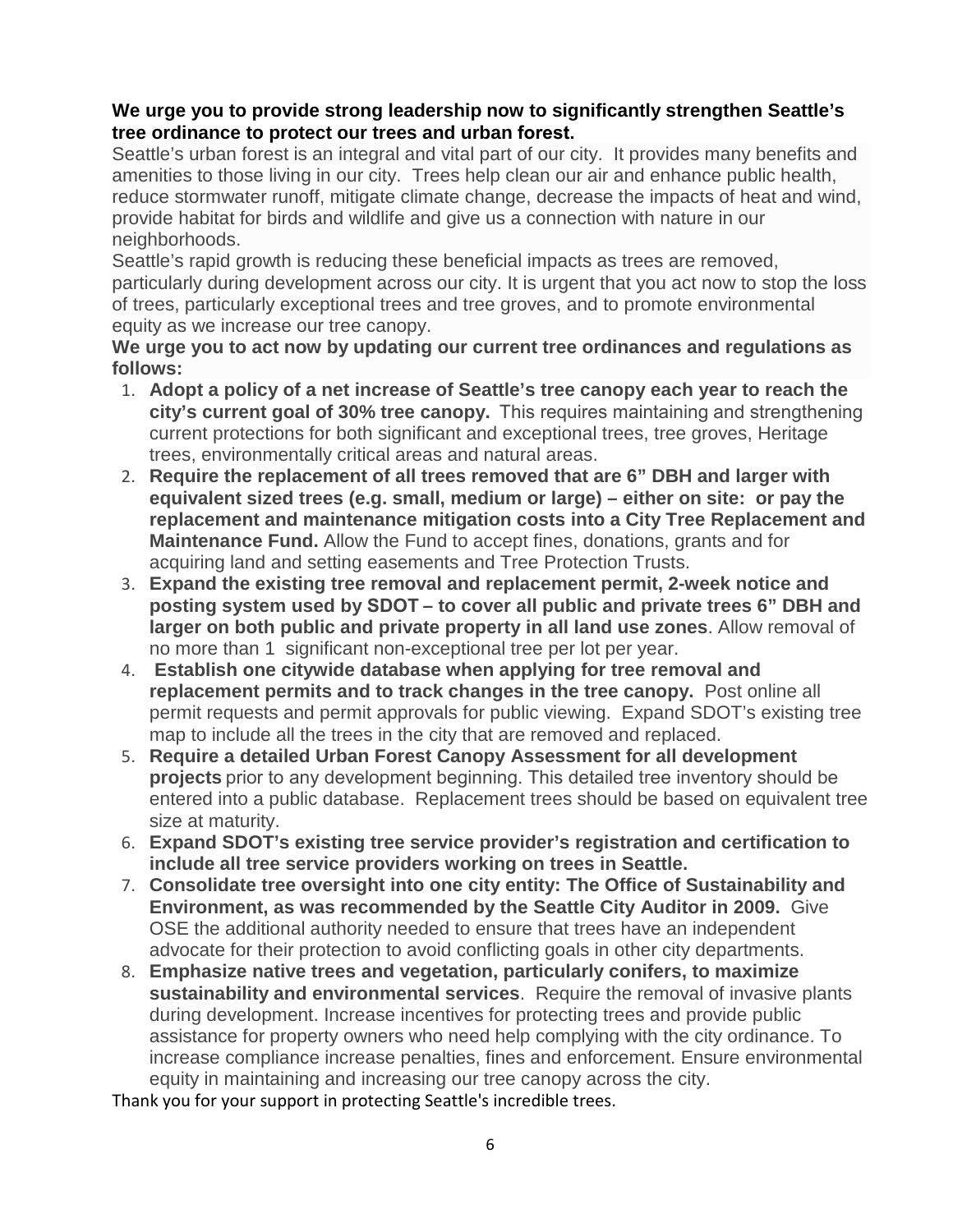# Carrie

-- Carrie Ferrence, Executive Director City Fruit 206-850-8481

\_\_\_\_\_\_\_\_\_\_\_\_\_\_ **From:** Cynthia Slate <cynthiaslate@gmail.com> **Sent:** Wednesday, June 06, 2018 12:07 PM **To:** Pinto de Bader, Sandra <Sandra.Pinto\_de\_Bader@Seattle.gov> **Subject:** Re: New documents posted on the Urban Forestry Commission website

Heritage Trees and exceptional trees. Should be established by neighborhood. The requirement should be more stringent in neighborhoods with historically low canopy cover and less exceptional trees. Many people sadly do not leave their neighborhood, especially the disabled and non-working poor. They have special trees in their neighborhood that they know the history of and to the community they are "exceptional" but might miss that status if we are looking at the big 83 square miles of Seattle.

I hope the commission will consider this for neighborhood under-represented in Heritage and exceptional trees.

Cynthia

**From:** RICHARD ELLISON <climbwall@msn.com> **Sent:** Wednesday, June 06, 2018 2:09 PM **To:** Pinto de Bader, Sandra <Sandra.Pinto\_de\_Bader@Seattle.gov> **Subject:** UFC public comment

To: Seattle Urban Forestry Commission From: Richard Ellison, 8003 28<sup>th</sup> Ave NE, Seattle WA 98115 [climbwall@msn.com](mailto:climbwall@msn.com) RE: Proposed Tree Protection Ordinance Date: June 6, 2018

While I am very supportive of any improvements in legal tree protection, as noted by the UFC, developers are still not required to have permits for tree removal, business as usual. All players need to be held to the same standards. In addition, there are some other issues which are not addressed in Councilmember Johnson's proposed changes, two of them I will address here, Cumulative Impacts and ADU's.

The proposed MHA upzones in areas combined with the newly proposed ADU changes could be pretty devastating to mature trees, tree groves and tree canopy. The UFC needs to more strongly address cumulative impacts in its recommendations to Council. The City is ramming each proposal down as though separate from the other, avoiding a real discussion of cumulative impacts.

The City will say ADU's will be addressed separately, but this loses opportunities for adequate mitigation. Homeowners wanting a tree removed; Homeowners thinking of building an ADU; or a developer, all should have to play by the same rules. Basically if a homeowner wants to cut a tree down without a permit, can they apply for an ADU? If a developer or realtor wants to remove trees, do they need a permit? Too much hanky panky of realtors speculating on home sales have had